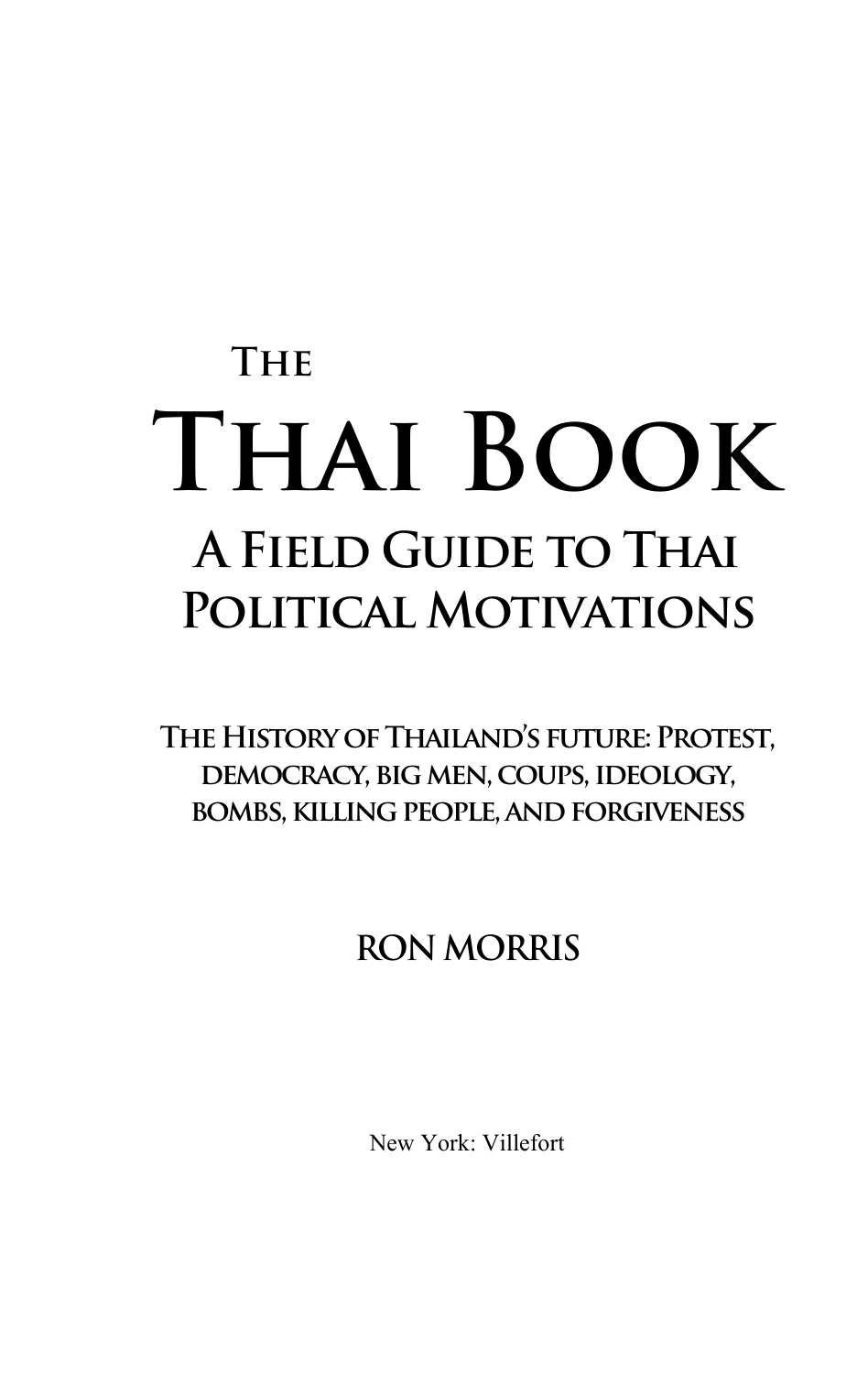New York: Villefort

#### Copyright © 2013 Ron Morris ISBN: Hardcover 978-1-939270-00-9

All rights reserved. No part of this book may be reproduced or transmitted in any form or by any means, electronic or mechanical, including photocopying, recording or by any information storage and retrieval system, without the written permission of the publisher, without permission in writing from the copyright owner.

First Villefort hardcover edition 2013

This book was printed in the United States of America.

1 3 5 7 9 10 8 6 4 2

Villefort Publishing 1325 Sixth Avenue, 28th Floor New York, New York 10019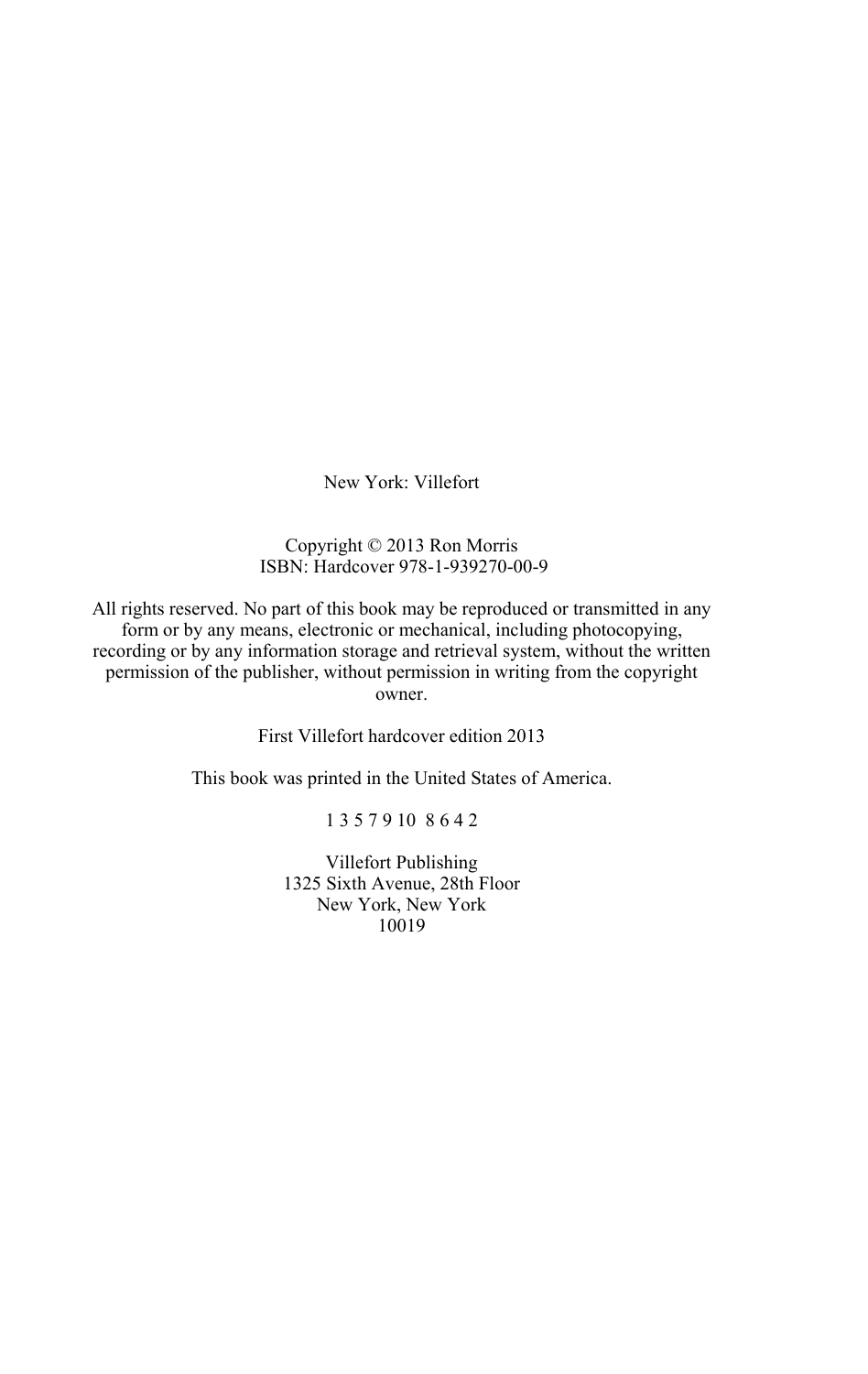Ungratefulness is, for the Thais, the worst crime, which even the notorious bandit was unable to commit. Gratefulness is one strikingly characteristic trait of the Thai people, who have this quality not by education but by instinct; the Thais are born grateful.

—Luang Vichitr Vadakarn, *Thailand's Case*

The dynamic that comes with power and influence can lead to dangerous places. The Thai world in particular affords a heady mix of fealty and adulation to the leader of men, the business tycoon, and the scion. This is the curse of the Thai "big man." Big men, whether succeeding or failing, can expect only praise and unwavering encouragement of their loyal minions.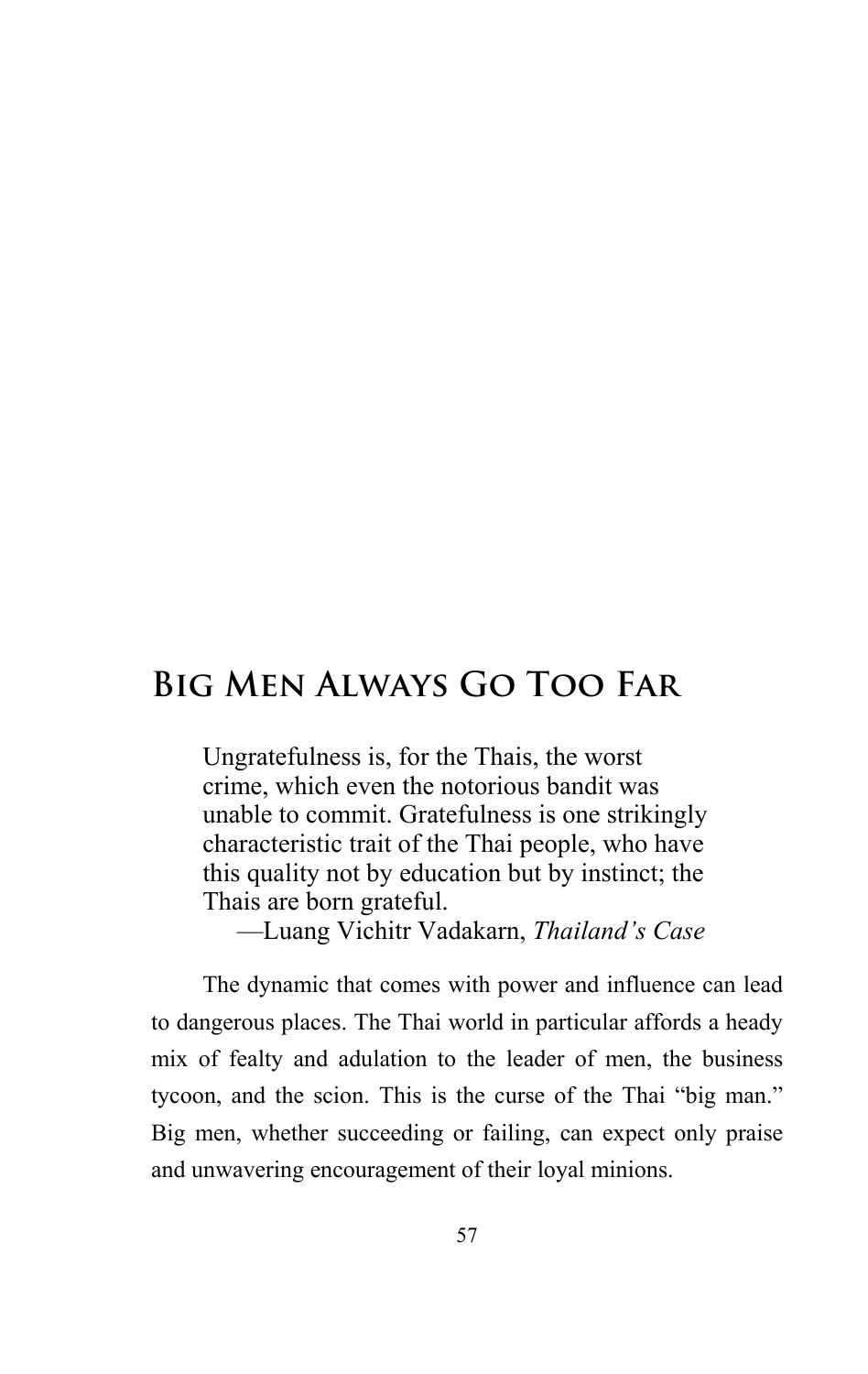#### **THE THAI BOOK**

Inevitably they overplay their hand even in the face of total dominance and cause their own downfall. The higher one gets in Thai culture, the more pronounced this phenomenon becomes. Understanding that big men inevitably go too far is useful in predicting the way events ultimately play out.

To appreciate this dynamic, it is again necessary to start with one's own non-Thai cultural assumptions. Assuming all are equal and that chumminess between people is proof of a laudable sense of egalitarianism is integral to Western belief. That assumption does not hold true in Thailand.

Thais use the term "big man" to describe leaders in a social, business, or political environment. There are big men in every political party, family, and bureaucracy. All the political party leaders, as well as top generals, live the life of big men. It is a dynamic repeated not only in the formalized structure of business and politics, but in every social grouping.

It is possible to be an underling in one group and a big man in another. The lowly follower who bows and scrapes to his bigman boss becomes the big man himself within the company of his family as his wife and children dutifully bow and scrape for him. Everyone seeks to be a big man.

Well-mannered Thais must know the relative status of the people they interact with. This allows them to know the proper etiquette to use for each individual. Is this person a big man who must be afforded extra deference, a pal who can be spoken to on equal terms, or an underling who naturally desires to be lectured to?

Those who are not sure of the proper social station of one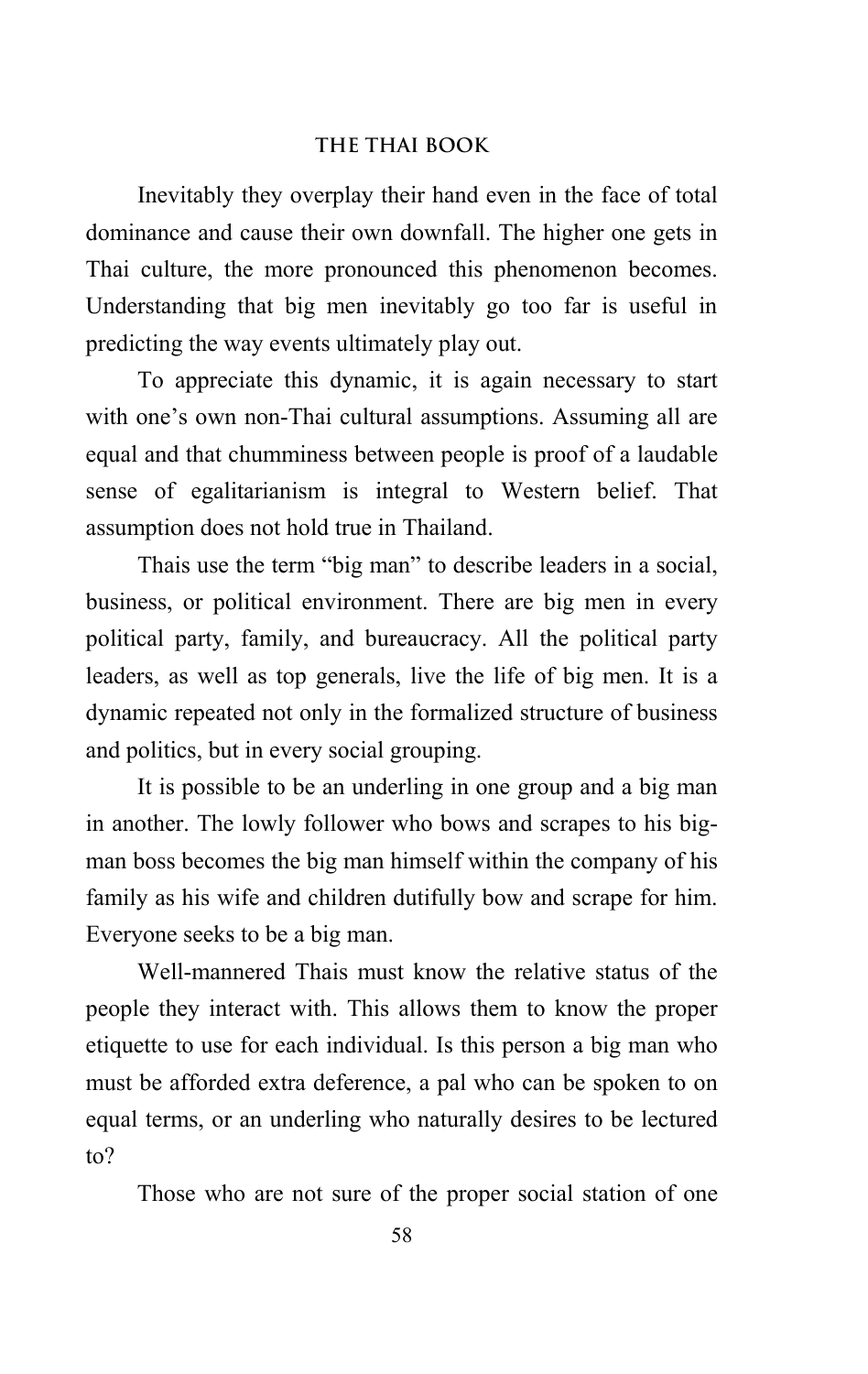they meet feel uneasy in interacting with the person until the proper understanding of that person's level can be determined. Much of the shyness that foreigners think they perceive when Thais meet them for the first time derives from uncertainty. This is the need of the Thai to identify the social level of those he interacts with and thus know the proper level of deference and etiquette to employ.

Big men are never criticized but are afforded the utmost respect and deference. They are rewarded with favors and feted at gatherings where devotees pay their respects.

The big man must reward the respect he is shown by using his power and influence to intervene on behalf of his followers when they are in need or in trouble. These are the kinds of important social bonds that offer individuals protection and influence beyond what they could personally muster or from which they could derive from a corrupt and compromised legal and bureaucratic system. This is wrapped up in the patronage that permeates every level of society. No man stands alone. Proper loyalty is rewarded by job security and being part of the extended family led by the big man.

The impulse to create and cater to big men is governed by a number of social impulses including the cherished and deeply ingrained notion of *greng jai*. A precise and descriptive translation is hard to come by, particularly since the concept flies in the face of the Western impulse to speak up without regard to others and the belief in the equality of all.

The phrase "respectful fear" can be employed to describe what the term implies. This is the desire to show respect to one's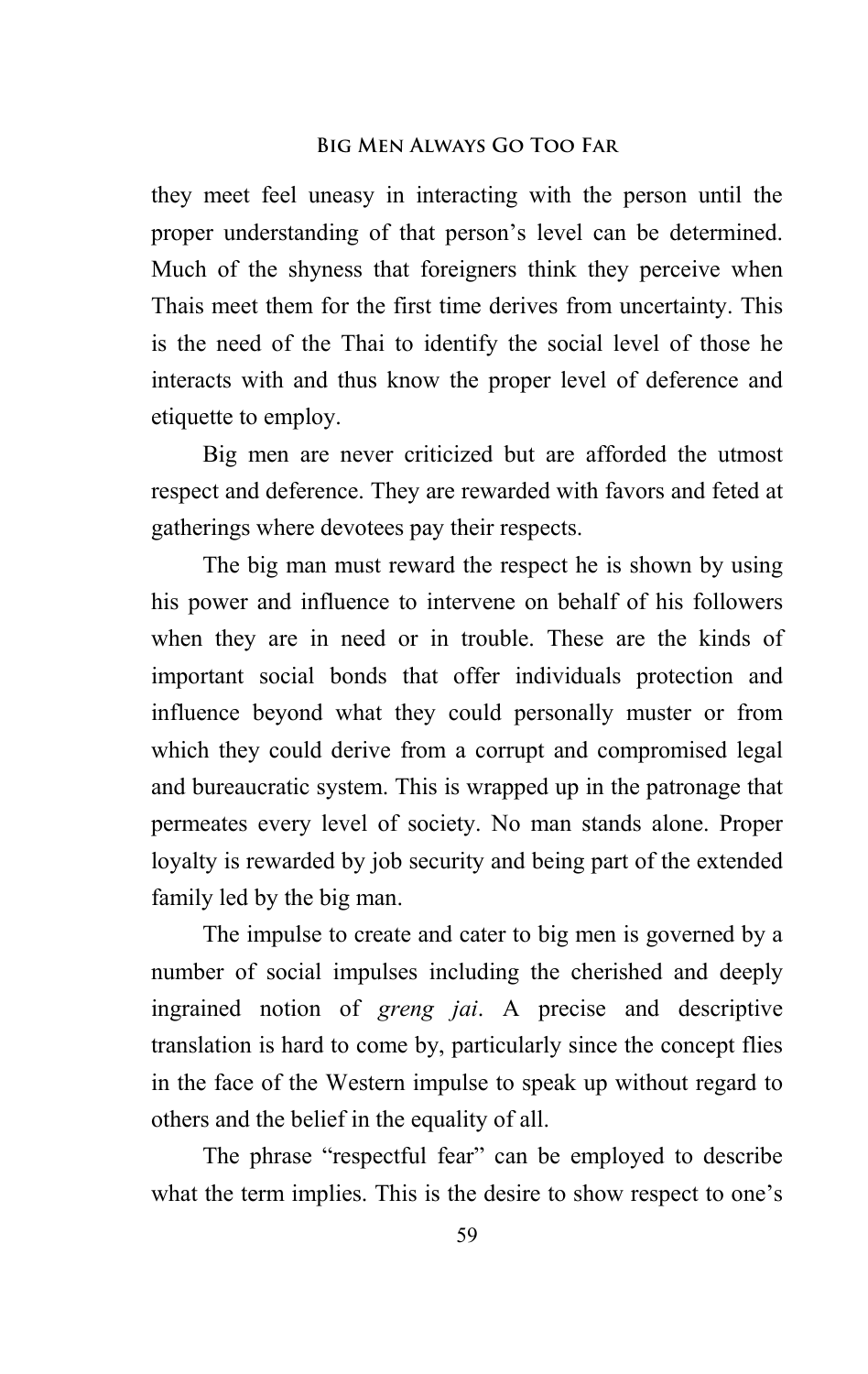#### **THE THAI BOOK**

superiors with deference coupled with a belief that questioning them results in annoyance and displays one's own stupidity for not understanding in the first place. It is considered a laudable sentiment one should feel when dealing with a person in a superior position. With a *greng jai* attitude, one is consciously expressing respect and accommodation for the big man's feelings.

Political big men are about personality, not ideology. They speak at length about themselves, their frantic activities, their generosity, their personal charisma, their money. The style of Thai political speechmaking is quite unlike that which a Westerner might expect. English translations therefore tend to be an approximation and explanation of what the speaker meant rather than a direct translation. To the Western listener, political speeches in the Thai language seem rambling, starting with a historical background, frequent references to HM the King's projects and views, an emphasis on economic development and government reforms (achieved mainly by transferring "bad" officials), and an assurance that all is under control (regardless of whether it really is). The speeches often center on how hard the big man works and has suffered for the cause or his business. The listeners appreciate this as they find common cause that their leader deigns to work as hard as they do.

Another avenue for the underling to pay tribute is the face-to face meeting. Even in the age of the SMS and email, face-to-face entreaties are highly valued. This is what is behind Thai political figures flocking to Hong Kong, Singapore or Cambodia whenever deposed Prime Minister Thaksin was visiting in order to plead for cabinet posts. The power of asking for a personal audience to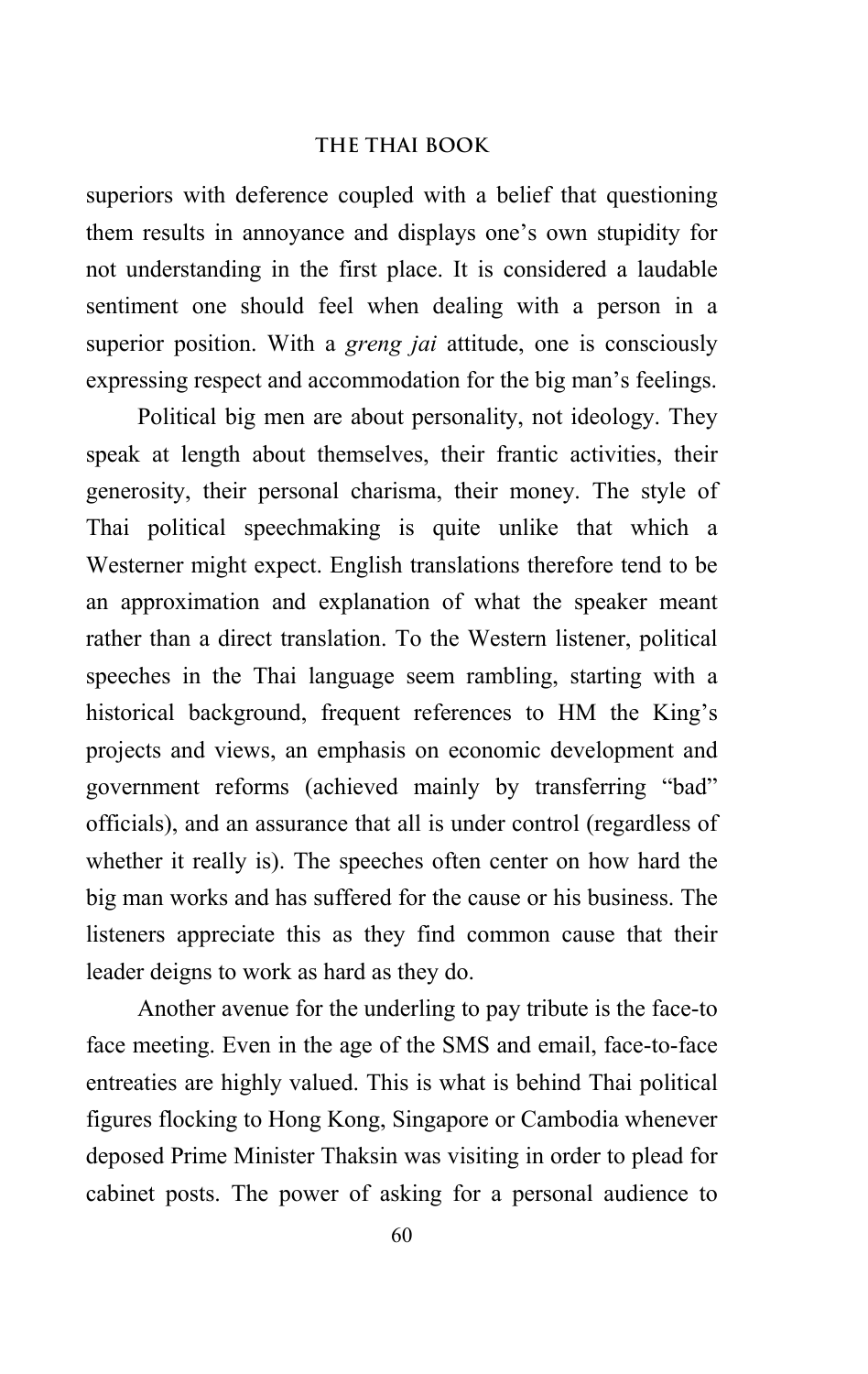broach a consequential subject should not be underestimated. It strengthens and affirms the personal relationship and the deferential nature that is believed to be at the heart of all proper relations.

The bubble that surrounds the big man—the lack of criticism and continuous praise—also affords him the boon of not losing face. It creates a reality in which truths need not be faced. Combined with societal unease with free speech or other pronouncements that might offend another, it means that in the face of uncertainty, one always lies. Examples of this occur often in politics, such as when the government denies the existence of health risks like SARS, or makes blanket assurances about the nation being untouched by terrorism, or that flooding will not occur. While the hearers of these claims are able to read between the lines with their own cultural understanding, it is easy to see how this dynamic can quickly lead a big man into delusional territory.

Pledges to reform tend to be only in terms of better public relations so people can be made aware of the good job they are already doing. There is no admission that anything really needs to change or that a mistake was made. This is part of a general unease with not only confronting, but also being confronted. An appreciation of constructive criticism is unknown.

A typical Westerner might think they know a few big men. They may point to the fact that they can approach them directly and are in turn treated with a Western sense of universal equality. This treatment is likely the exception the big man makes for a foreigner who does not have the good sense to play his societal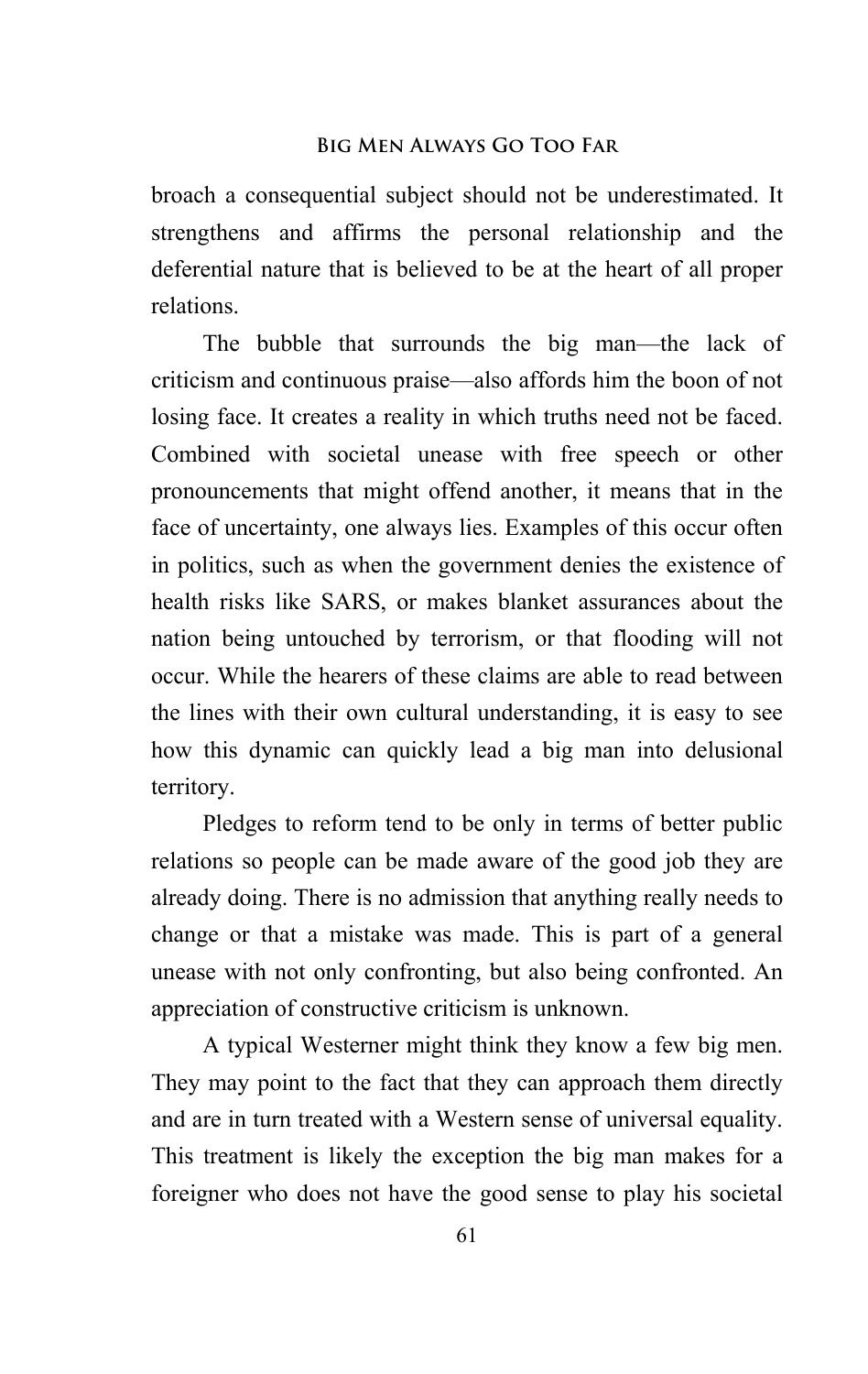#### **THE THAI BOOK**

role like a normal person. Also, by virtue of his non-Thainess, the Westerner can be seen to exist outside society's rules. He might even be viewed as a high-status person by virtue of being a foreigner, assumed to be rich and modern, both of these being laudable qualities.

The big-man phenomenon naturally leads to isolation. The greater the power and the higher the elevation, the less open feedback they receive and thus the greater the tendency for missteps and overreaching. This sort of dynamic means those in power will tend to cling to power beyond what is prudent. Once in power, the desire to divvy up the spoils of power among one's friends and allies will be overwhelming. Laws must be changed to guarantee additional advantage. All the while the big man is cheered on and shielded from criticism.

The big-man dynamic can also result in capriciousness. This can mean intimidating or even physically assaulting others. This manifestation of the big-man syndrome is not uncommon among politicians and businessmen well known for their public violence against family members and staff.

In the Thai mindset, all activities are first judged by the fun or pleasure they provide at the moment. This is a powerful trump card over other impulses. The desirability of pleasantness, or perhaps more accurately the undesirability of anything not pleasant or fun, results in lives with little sense of selfexamination. There is no propensity to see oneself from another's perspective and little value placed on this concept.

Combine these traits with the extreme unease of a big man's underlings to confront or point out errors and the role of the big